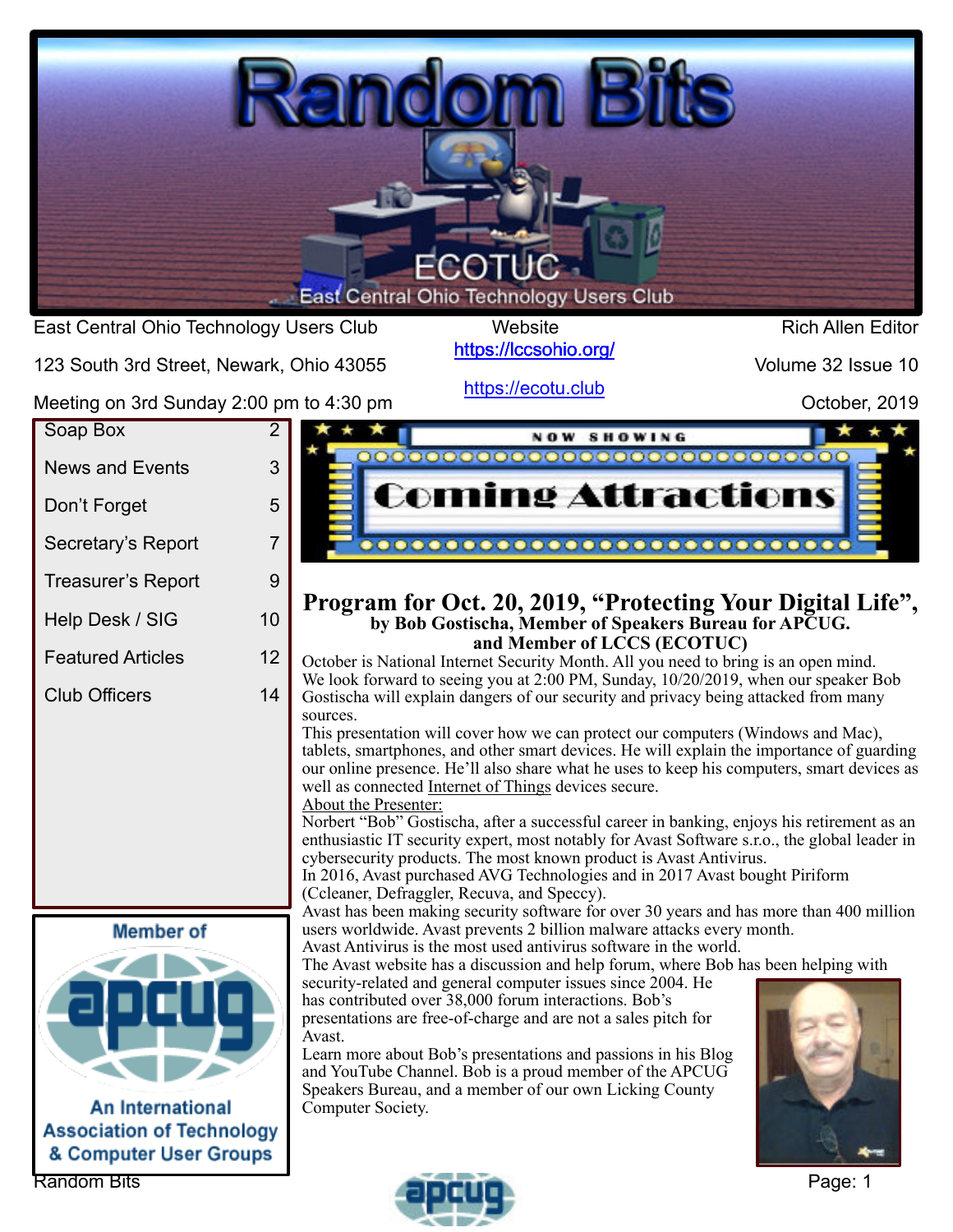# **Soap Box**

<span id="page-1-0"></span>

To find out more information about a Previous Program, we ask that you click on the LCCS Media link below. This link will take you to YouTube and the LCCS Media playlist where you will be able to find videos of the past presentations.

## [LCCS Media](https://www.youtube.com/playlist?list=PLpaxj3rjf_8Ykfq-VbR0I4wOGsm_01RpI)



Letter from the Editor

Ladies and Gentlemen this issue of the Random Bits is the first complete issue to have been produced using the club's new Affinity Desktop Publishing program. From the reader's view it may not seem that much different, the graphics are the same, the page layouts are pretty much the same, but the main difference is behind the scenes. For the editor Affinity makes the job of producing an issue

much easier and much less time consuming. We hope that you find the new Random Bits as informative and useful ans the old version. One new addition is the "Don't Forget" section where you will find information that is ongoing.



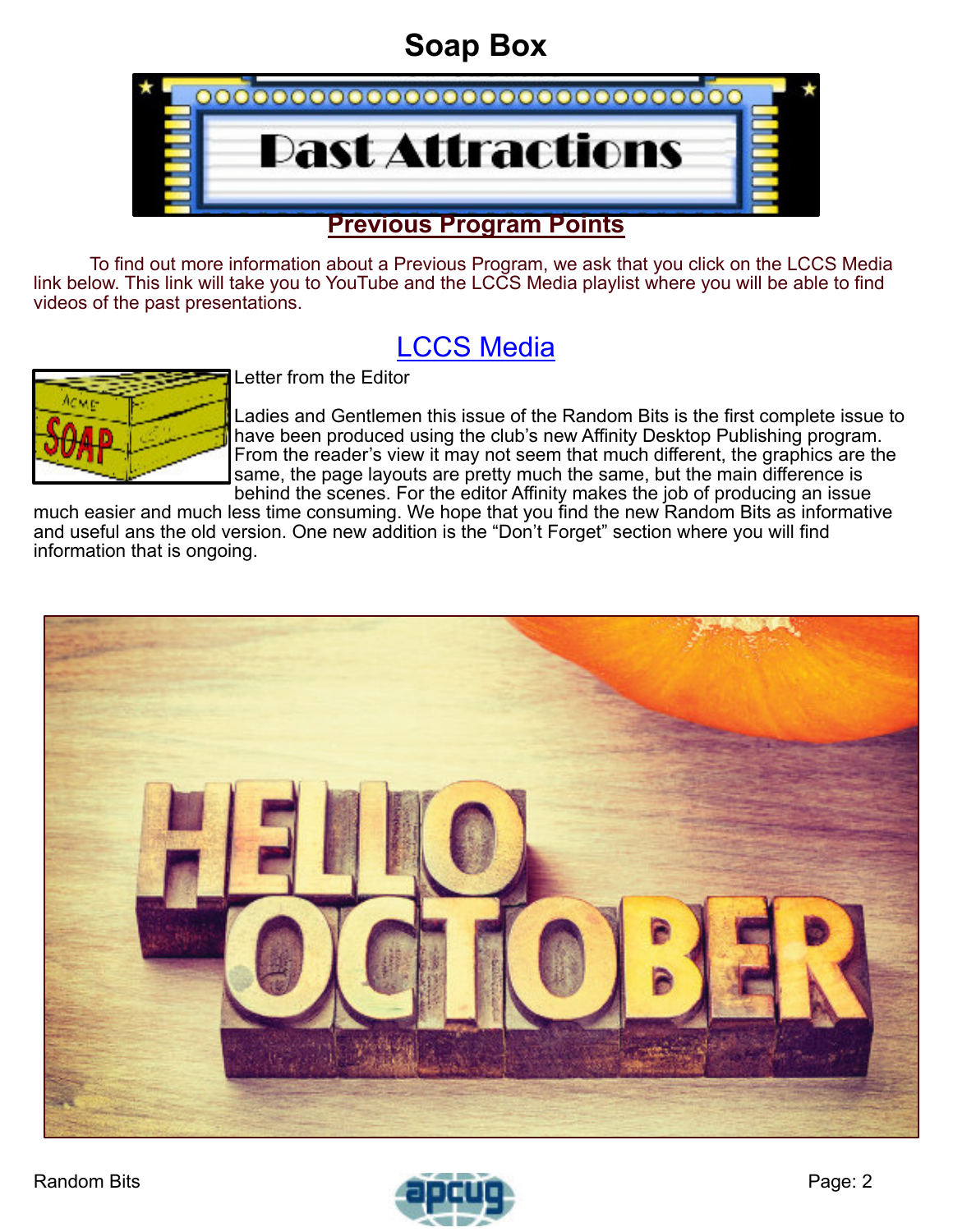### **News and Events**

<span id="page-2-0"></span>

| 2019                                     |                 | October         |  |
|------------------------------------------|-----------------|-----------------|--|
| <b>Club Activity / Event</b>             | Day of Week     | <b>Date</b>     |  |
| Repair Help Desk 7pm                     | Tuesday         | 1               |  |
| Internet Help Desk/SIG 1pm.              | Friday          | 4               |  |
| Repair Help Desk 1pm                     | Saturday        | $\overline{5}$  |  |
| Total Beginners Help Desk 3:pm           | <b>Tuesday</b>  | $\overline{8}$  |  |
| Word Processing Help Desk 9:30am         | Wednesday       | $\overline{9}$  |  |
| Word Processing Help Desk 9:30am         | Wednesday       | $\overline{11}$ |  |
| Spreadsheet Help Desk 11am               | Thursday        | $\overline{10}$ |  |
| Linux SIG 1pm                            | Friday          | 11              |  |
| Know More Tech SIG 1:30pm                | Friday          | $\overline{18}$ |  |
| Repair Help Desk 1pm                     | Saturday        | $\overline{19}$ |  |
| <b>ECOTUC / LCCS General Meeting 2pm</b> | Sunday          | $\overline{20}$ |  |
| Total Beginners Help Desk 3:pm           | <b>Tuesday</b>  | $\overline{22}$ |  |
| Word Processing Help Desk 9:30am         | Wednesday       | $\overline{23}$ |  |
| Spreadsheet Help Desk 11am               | <b>Thursday</b> | $\overline{24}$ |  |
| Linux SIG 1pm                            | Friday          | $\overline{25}$ |  |
|                                          |                 |                 |  |
|                                          |                 |                 |  |
|                                          |                 |                 |  |
|                                          |                 |                 |  |
|                                          |                 |                 |  |
|                                          |                 |                 |  |
|                                          |                 |                 |  |
|                                          |                 |                 |  |
|                                          |                 |                 |  |
|                                          |                 |                 |  |
|                                          |                 |                 |  |
|                                          |                 |                 |  |

**For the latest information on Club Events "Click" on the link below!**

# **[LCCS Google Calendar](https://www.google.com/calendar/embed?src=0uroppicsshfku561ujq4gl65g@group.calendar.google.com&ctz=America/New_York)**

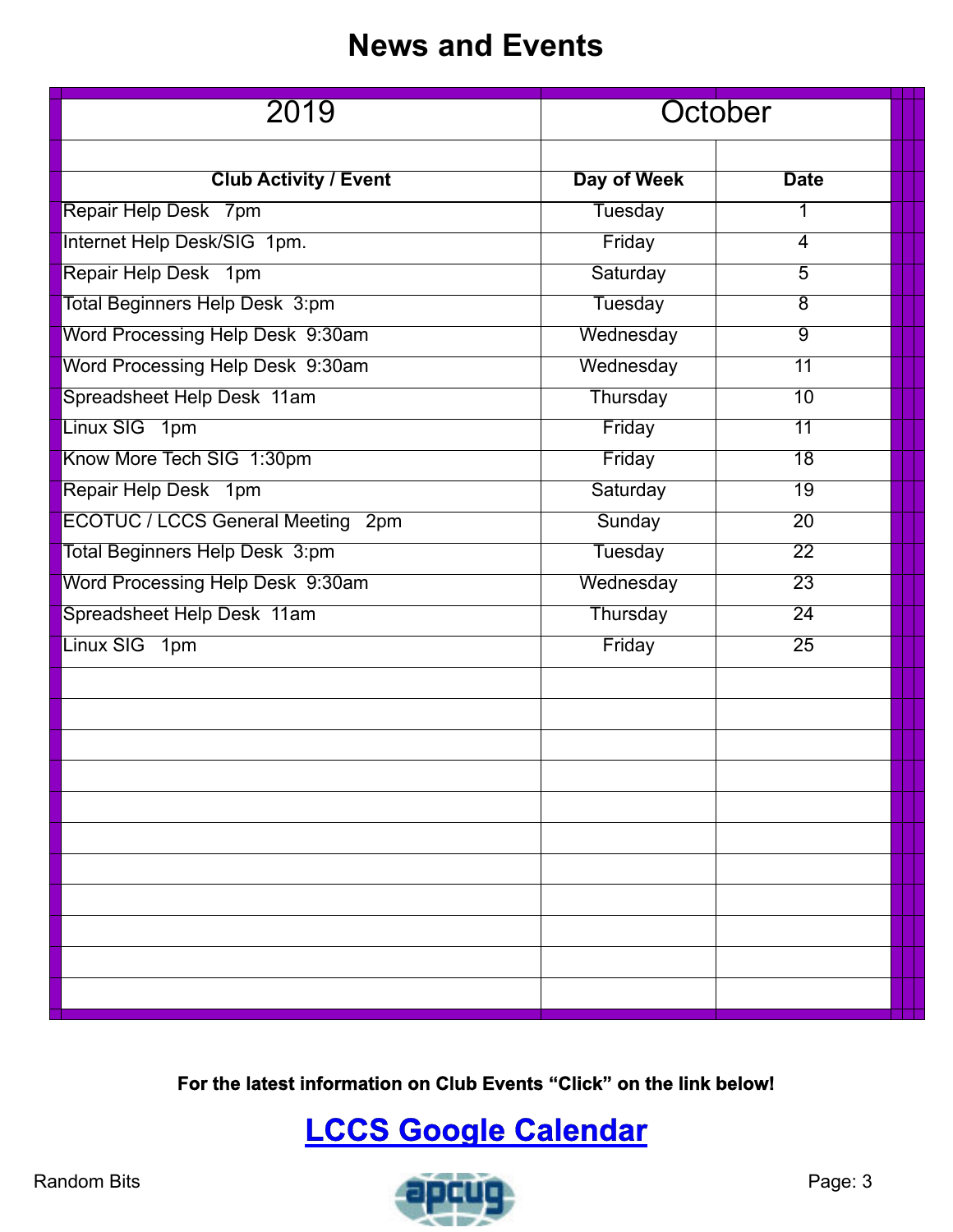

#### **LCCS Has Club Info Display Table at Heritage Hall Open House.**

**LCCS has a club information display table at Heritage Hall Open House, October 3, 2019, 4 to 7 PM.**

FREE to General Public. Lots of things to see and do (and eat)!

**LCCS hopes every member will drop by for a few minutes and support our club** (in person), between 4 PM and 7 PM on Thursday, October 3. We need to make a good show of support.

Read the copy of Heritage Times that most of you receive in your homes via computer or by regular mail. You'll be interested to see all the things Licking County Aging Program does for the people in this county, other than offer the finest computer education available, in my opinion. . Only 5 people from our Club have offered to come by and sit and visit with the General Public. Call me right quick if you can come by and sit for a few minutes. That way no one person will have to carry the whole time slot.

Mary Frances Rauch, 740-522-4710.



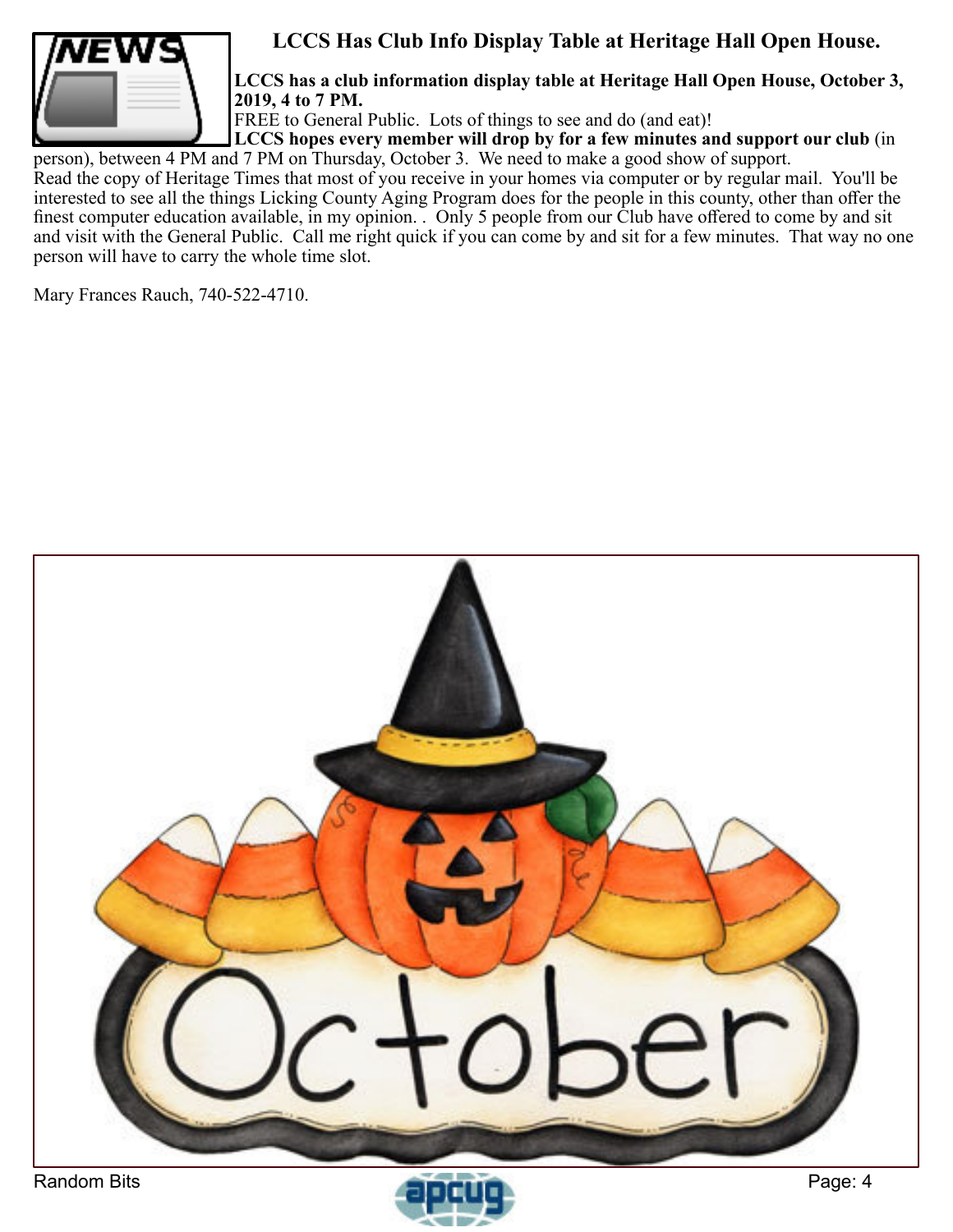### **Don't Forget AmazonSmile Charitable Donations**

<span id="page-4-0"></span>

Amazon offers a complimentary program that supports non-profit organizations like the EastCentral Ohio Technology Users Club ("Licking County Computer Society Inc"). All you need to do is start your Amazon shopping at "smile" instead of "www" (i.e., <https://smile.amazon.com>).

When you shop at [smile.amazon.com,](https://smile.amazon.com) Amazon donates 0.5% of the price of your eligible AmazonSmile purchases to the charitable organization of your choice. AmazonSmile is the same Amazon you know. They offer the same fantastic products, the same prices, and the same excellent service.

Please consider supporting ECOTUC by making us your charity of choice and doing your Amazon shopping at smile.amazon.com.

#### **Kroger Community Rewards Program**

Kroger offers a complimentary program that supports non-profit organizations like the East-Central Ohio Technology Users Club ("Licking County Computer Society Inc."). All you have to do is shop at Kroger and swipe your Kroger Plus Card. Please consider supporting ECOTUC through the Kroger Community Rewards program. Simply visit the Kroger Community Rewards website and make us your charity of choice.

Our Organization Number is JH634.

Kroger Community Rewards Website:

<https://www.kroger.com/account/enrollCommunityRewardsNow/>

### **Raffle, December 8, 2019**

(Day of Christmas Party Dinner)

**Raffle:** Dave Rauch reminds you the \$1.00 Raffle tickets are being sold NOW through 30 minutes BEFORE dinner on December 8, 2019.

1 st Prize - **Dell laptop computer, with Intel Core 13 Processor. Screen is 15.6 HD. 20GB Memory ( 16GB Intel Optane + 4 GB DRAM), 1TB Hard Drive.**





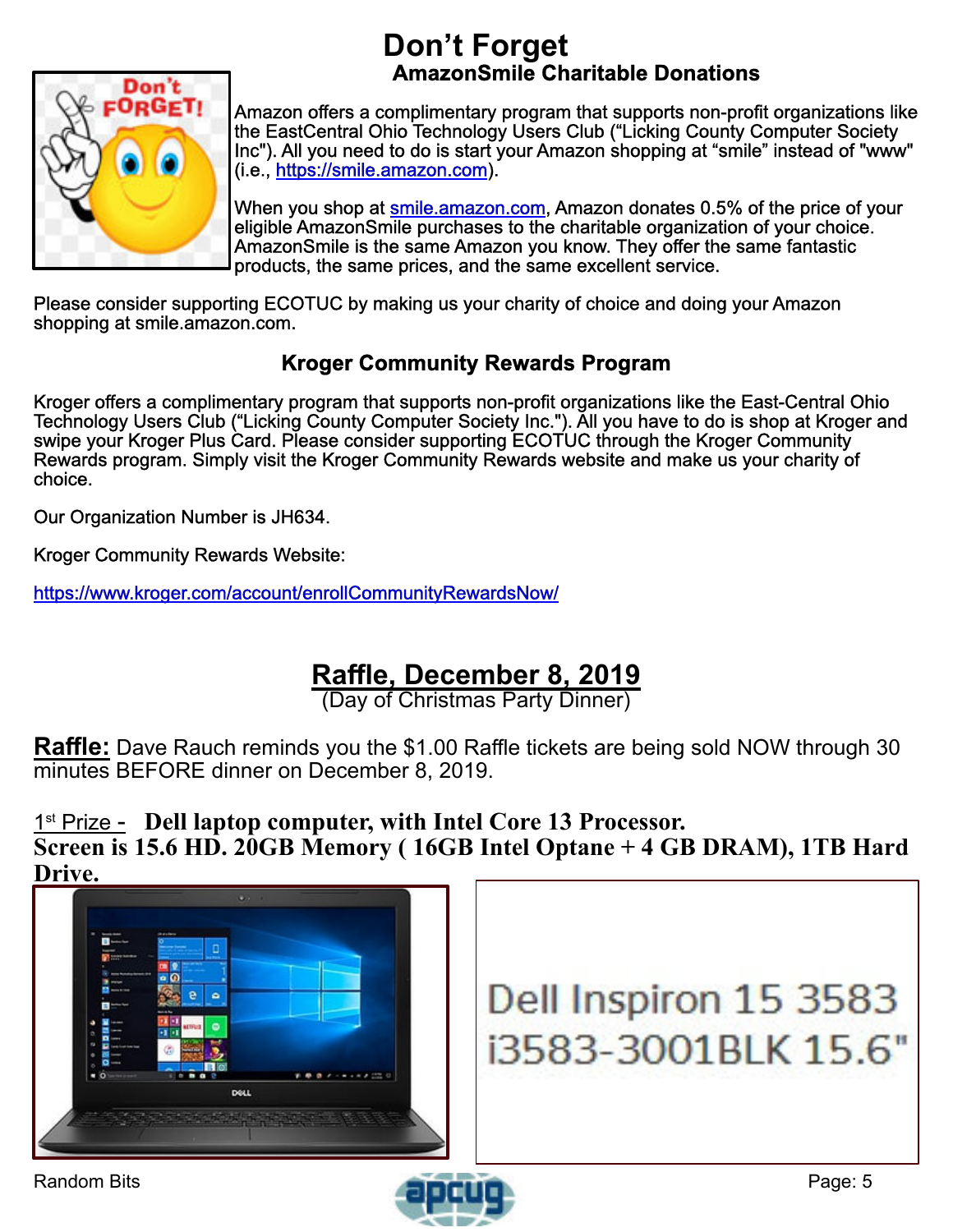# **Don't Forget Con't**



**There will be 2nd and 3rd Prizes . Look for more info soon.**

The prize tickets will be drawn December 8, during the dinner. **It's necessary to put your name and phone number on each ticket.**

(No free bonus prize tickets, and no free door prize tickets will be offered to members on day of our December 8 dinner.)

…………………………………………………………..



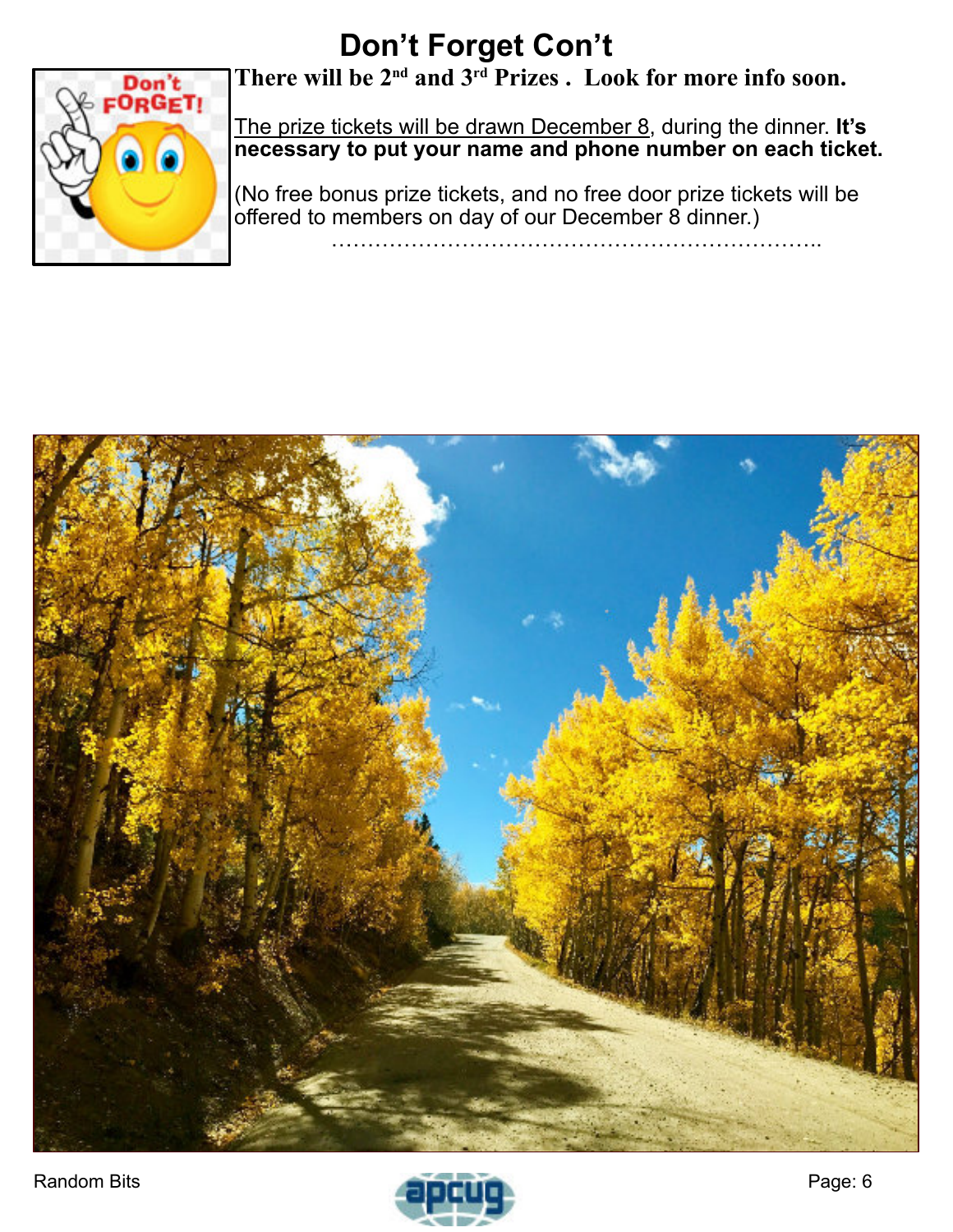# **Secretary's Report**

<span id="page-6-0"></span>

#### **2019- 7-11 Executive Board Meeting Minutes ECOTUC/LCCS**

**Voting members Present:** Jim Amore, Sue/ Ken Bixler, Jim Holton, Bill Toothman & Jim/Nancy Grower.

Excused: John Kennedy, Kenneth Tubaugh

President Amore called the meeting to order $\omega$  4:00pm in the Resource Center.

**Secretary's Report:** The May 9, 2019 Executive Board Meeting Minutes were posted on the web/bulletin boards and mailed to board members. There were no objections. The report will be filed for audit.

**Treasurer's Report:** The treasurer reported \$16,877.12 in the account. The report will be filed for audit.

**Correspondence**: None

#### **Committee Reports:**

Recycling/Refurbishing: We hope to have an event in September, 2019. Membership: There are 240 paid members. Program Chair: No report Technology/Teaching: John Kennedy was teaching a class. No report. Hospitality: No report APCUG; No report

**Old Business:** None

#### **New Business:** None

**Announcements:** President Amore reported that someone had entered the grounds and smashed the glass of the picnic table and broke out one of the windows in the shed. Ken Bixler has "patched" the window and will address what to do about the table at a later date.

President Amore adjourned the meeting at 4:16pm.

Submitted by: Nancy Grower, Secretary

#### **2019- 8-18 General Membership Meeting Minutes ECOTUC/LCCS**

President Amore called the meeting to order @ 2:30pm. Members Present: 30

**Secretary's Report:** The 2019-6-23 General Meeting Minutes and the 2019-7-11 Executive Board Meeting Minutes have been posted on the web/bulletin boards. There were no minutes taken in July as we held our annual picnic and no minutes were required. The minutes were approved and will be filed.

Random Bits **Page: 7 Treasurer's Report:** The treasurer reported a balance of \$1,640.57 as of August 8, 2019. The report was approved. The report will be filed for audit.<br>Random Bits

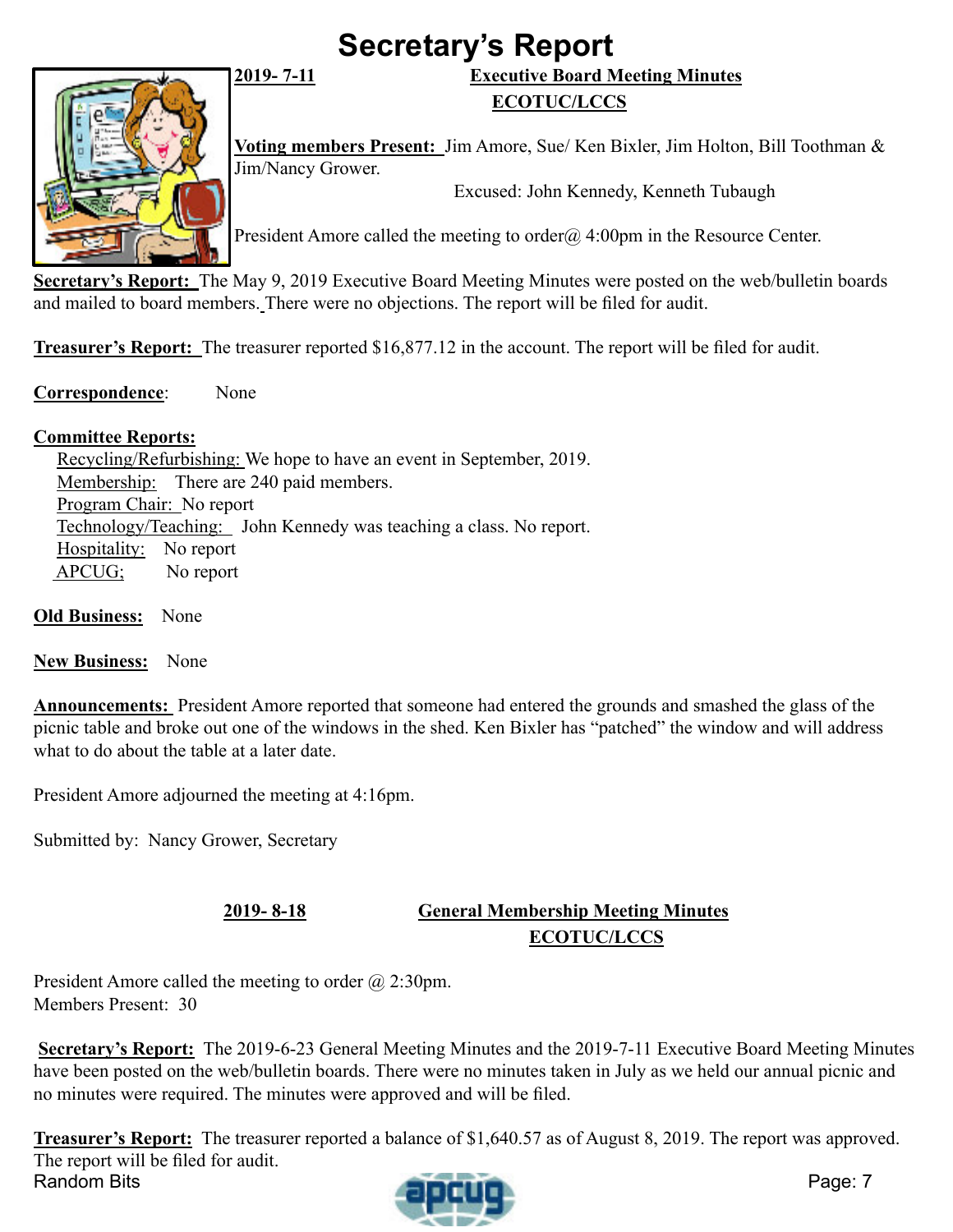# **Secretary's Report Con't**



**Correspondence:** The Food Pantry sent a note of thanks for our participation in their program.

#### **Committee Reports:**

Recycling/Refurbishing: September 6 & 7 has been designated for our Recycle Event; 9-4pm. Food will be provided for the workers. Refurbished computers as well as an APPLE computer have been refurbished and are ready for sale. Membership: There are 169 paid members.

Program Chair: September 22 will be "GEEKS ON TOUR", a special in-house presentation by Chris/Jim Guld. October meeting will be Bob Gosticha, AVAST Evangelist. Bob Gosticha might be an "in person" event.

Technology/Teaching: School has begun. Information will be in the next Newsletter. There is a need for teachers/helpers for Apple & Android products. This field could be a teaching or a SIG group.

**Old Business:** None.

**New Business:** Charles Tisdale, auctioneer, has offered his services for our group.

President Amore explained our building has had our Annual Fire Inspection. We have learned this will be an annual inspection.

We are reminded the September meeting will be a week later on September 22, 2019. Please note.

President Amore adjourned the meeting  $\omega$  2:55pm.

**Program:** Dave Clement, a member presented the program on 3-D Printing.

Submitted by: Nancy Grower, Secretary



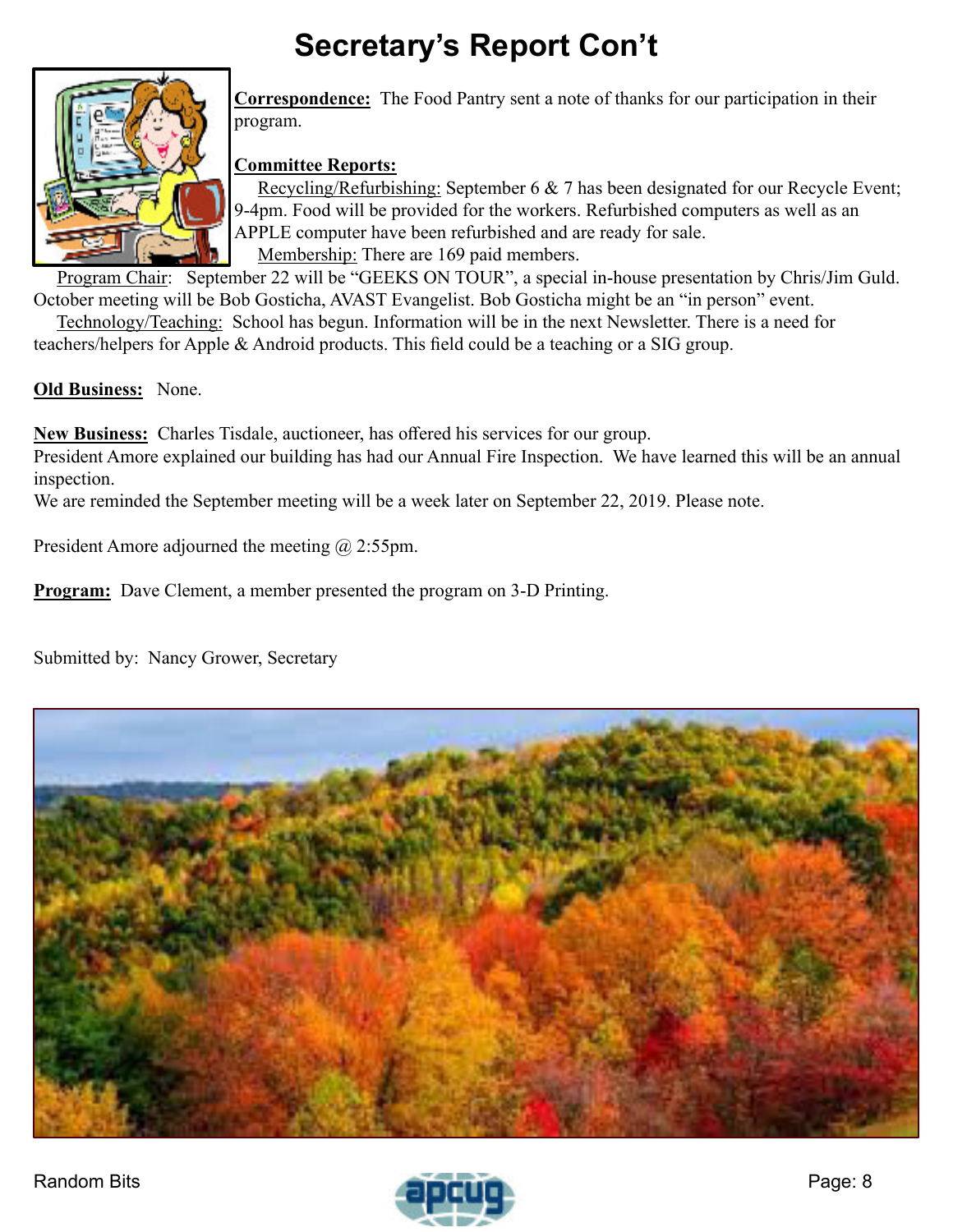# **Treasurer's Report**

<span id="page-8-0"></span>

### Account Balances - As of 8/31/2019

| Account                    | 8/31/2019<br><b>Balance</b> |
|----------------------------|-----------------------------|
|                            |                             |
| <b>Bank Accounts</b>       |                             |
| <b>PNB Checking</b>        | 10,741.08                   |
| <b>PNB-Savings</b>         | 1,004.67                    |
| TC CD's                    | 0.00                        |
| TC Checking (FFCU)         | 812.10                      |
| TC Savings (FFCU)          | 4,822.55                    |
| <b>TOTAL Bank Accounts</b> | 17,380.40                   |
| <b>Cash Accounts</b>       |                             |
| <b>Cash Drawer</b>         | 0.00                        |
| Club Cash Acct Tracking    | 0.00                        |
| <b>TOTAL Cash Accounts</b> | 0.00                        |
| <b>OVERALL TOTAL</b>       | 17,380.40                   |

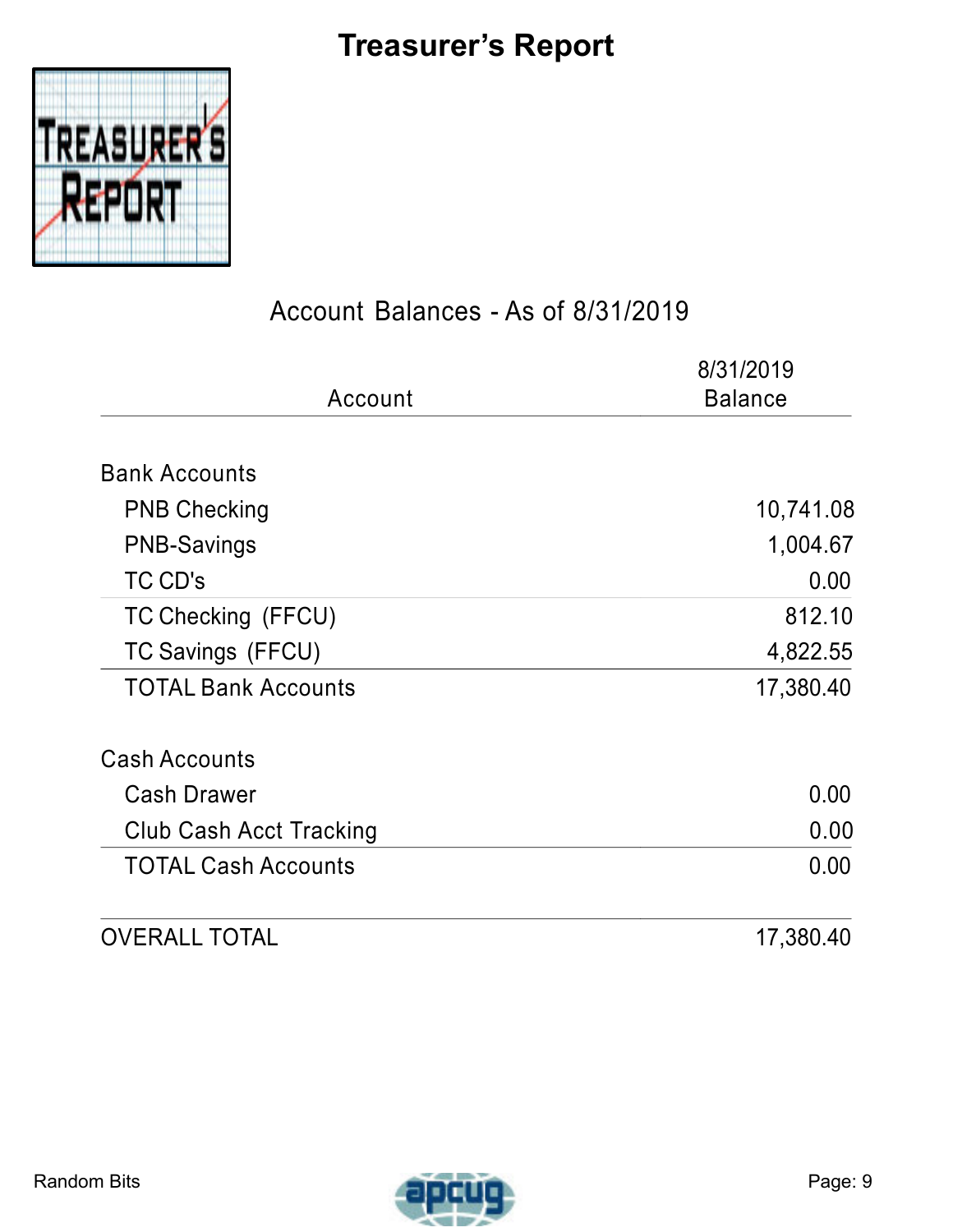### **Help Desk / SIG Know More Tech SIG**

<span id="page-9-0"></span>

3 rd Friday 1:30 - 3:30 p.m.

The "Know More Tech" SIG met for the eighth time on Friday, September 20th, 2019. There were six members present, and we discussed four diverse topics. We will meet again on **Friday, October 18th, 2019, at 1:30 p.m.**

Since we had so many great questions from the membership in September, we didn't have time to cover our planned topic. That subject was how to install an operating system (Windows, macOS, or Linux) on an empty hard drive. The process includes "burning" an ISO or IMG file to a CD/DVD or USB Flash Drive (USB S�ck/Thumb Drive). We will add this to our agenda for October.

#### **NOTE:** If you plan on joining us for October's meeting, **please bring an empty 8GB (or more) USB Flash Drive with you**. If the drive isn't empty, we will walk you

through how to reformat it.

At the September meeting, we covered the following subjects:

- 1. Best practices for fixing Word and Excel document compatibility issues when sharing with non-Microsoft Office users.
- 2. Podcasts What are they? Why do I want them? What software should I use?<br>3. Improving search efficiency on the internet We explored using "Boolean" opera
- Improving search efficiency on the internet. We explored using "Boolean" operators with Google, DuckDuckGo, and Bing to do the following:
	- a. Limit search results (AND)
	- b. Search for synonyms of a word or phrase (OR)
	- c. Exclude text from a search (minus sign, -)
	- d. Get search results only from a specific website (site:)<br>e. Find an exact phrase using quotation marks (" ")
	- Find an exact phrase using quotation marks  $(" " )$
	- f. Using browser tabs for efficient research.
- 4. Before leaving, we walked through how to configure a VPN server on a home router.

At Know More Tech, we explore fundamental issues, advanced subjects, and everything in between during our monthly meetings. We are the catch-all group for technology. In the past, we have investigated various technology topics: Apple iOS, macOS, Microsoft Office, Windows, Android, Chrome OS, and all the applications that enhance those core technologies. Everyone in attendance should find something to meet their needs without feeling overwhelmed.

Please consider joining us on Friday, October 18th, 2019 at 1:30 p.m. for the next "Know More Tech" meeting. As always, your questions, and feedback help drive the discussions and expand our collective knowledge each month.

Best Regards,

Kenneth Tubaugh Facilitator, Know More Tech Email: knowmoretech "at" lccsohio "dot" org



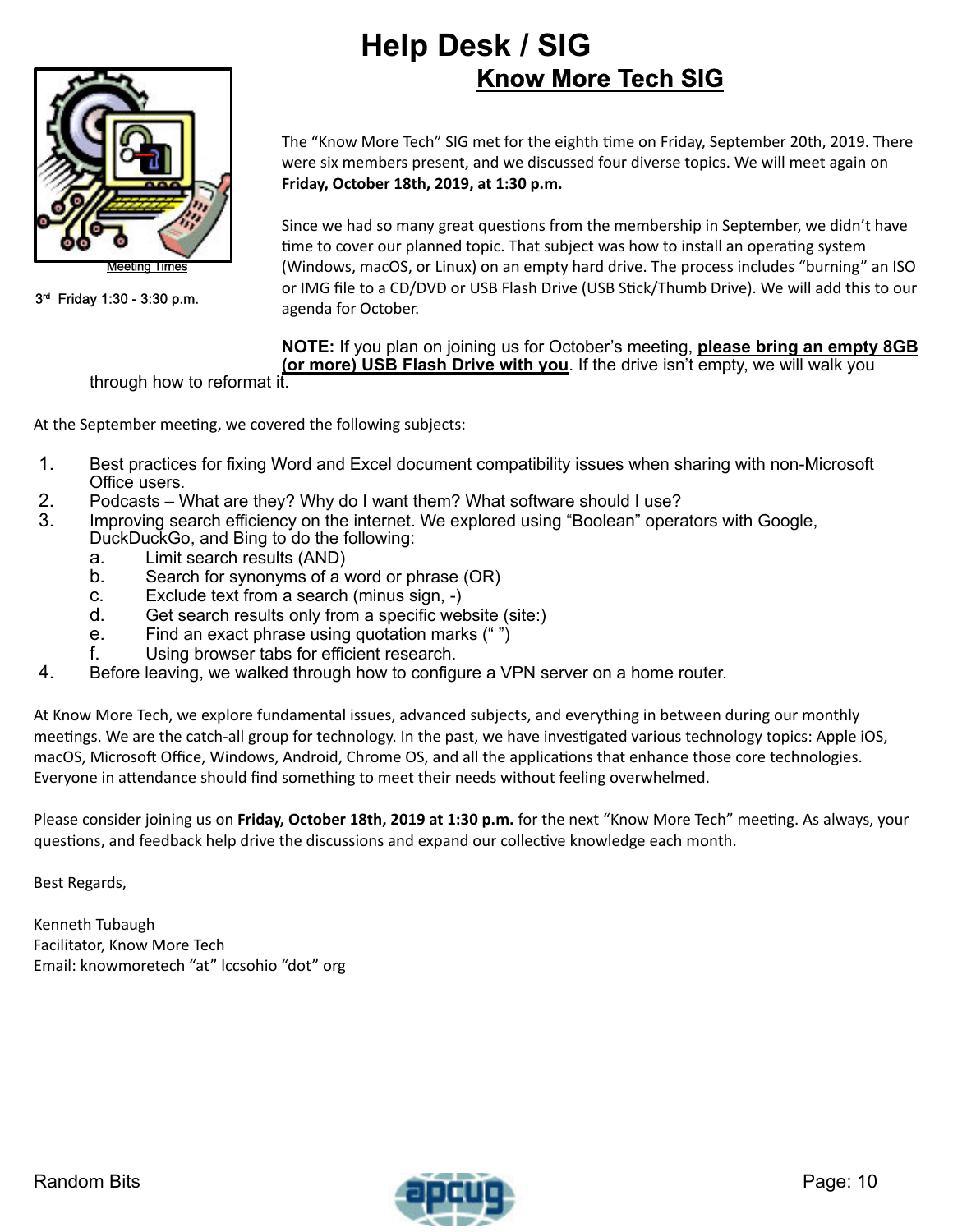

Meeting Times

2 nd Wednesday 9:30 -11:00 a.m.

4 th Wednesday 9:30 - 11:00 a.m.

### **Help Desk / SIG Con't Word Processing Help Desk**

During the last two Word Processing help desk sessions, we have had a total of one person come in and the session focused mainly on minor changes to a file and then saving files to the hard drive and thumb drive and how to move files from one to the other. If you have a problem or need some help with a word processing task be sure to join us a the next help desk on October  $9<sup>th</sup>$ . Hope to see you then.

Lori Brown



Meeting Times

2 nd Tuesday 3:00 - 4:30 p.m.

4 th Tuesday 3:00 - 4:30 p.m.

### **Total Beginners Help Desk**

The Total Beginners Help Desk meets on the second and fourth Tuesdays of the month from 3:00-4:30 PM. We provide help for beginners with their desktop or laptop computers, tablets, and smartphones.

We met in September and helped two people with I-phone questions about blocking unwanted calls. Also, we had one person with a slow running laptop. We ran Malwarebytes which helped and determined the Windows 10 update was in progress.

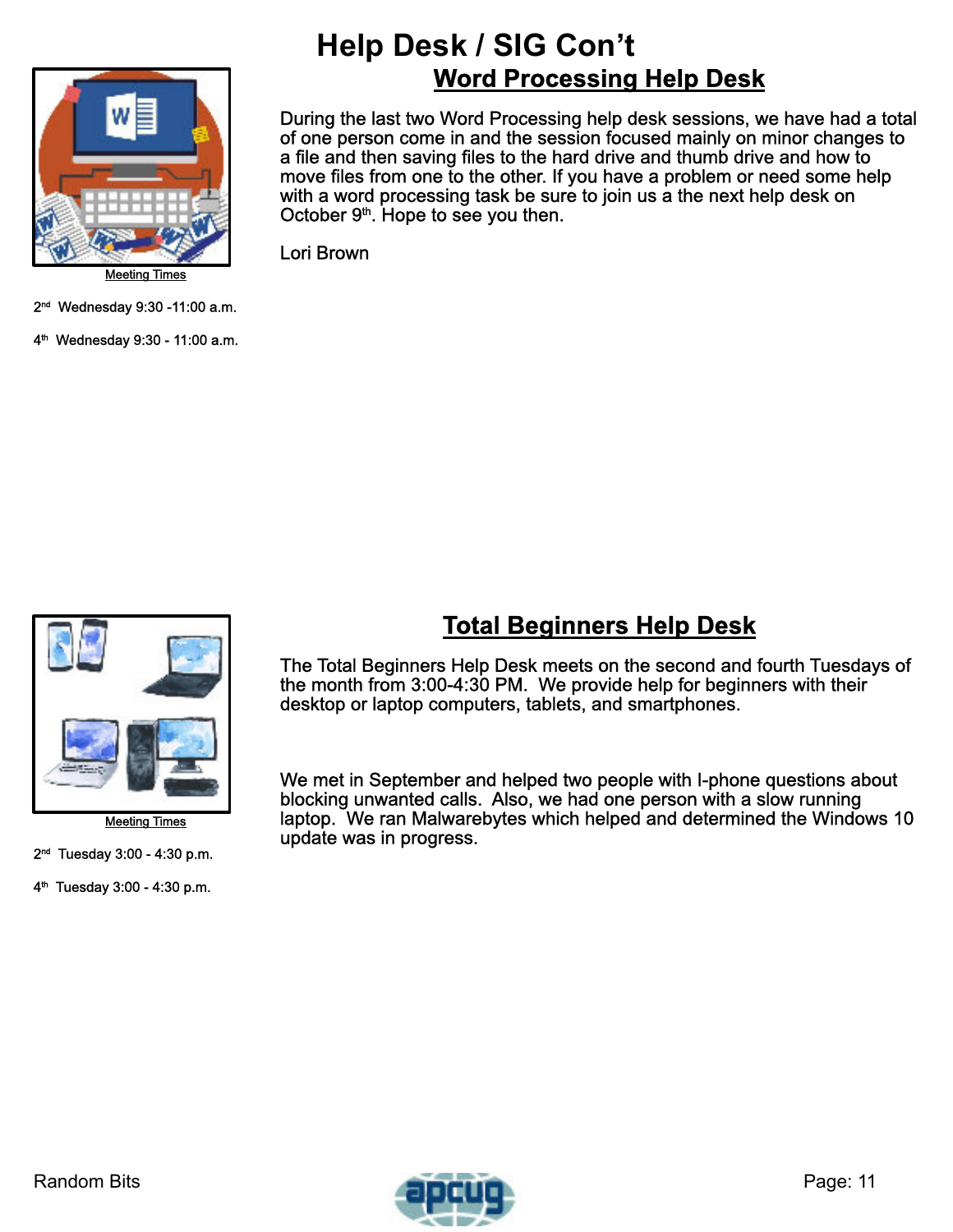<span id="page-11-0"></span>

### **Featured Articles How to Create Calendar Events from Mail on iPhone and iPad**

### **By: KHAMOSH PATHAK**

**How-To Geek**

If you receive an email that includes a date and time, the Mail app on your iPhone or iPad can recognize it as an appointment request. Here's how to create a calendar event from an email.

The Mail app on iPhone and iPad includes Siri Intelligence technology which can automatically analyze a message on your device to find an appointment.

To fiew the full article [CLICK HERE](https://www.howtogeek.com/438719/how-to-create-calendar-events-from-mail-on-iphone-and-ipad/)

## **How to handle Windows 10 updates**

#### **By: Preston Gralla**

#### **Computerworld**

Confused about how updates work in Windows 10? Join the club. Over the years, Microsoft has transformed what was once a straightforward procedure into an ever-changing, often complicated process that varies according to whether you have Windows 10 Home, Windows 10 Pro or an enterprise or education edition — and that varies according to the specific version number of the operating system. As a result, there have been lots of misperceptions about how Windows Update works in Windows 10, and how to best use it.

To view the complete article [CLICK HERE](https://www.computerworld.com/article/3014600/how-to-handle-windows-10-updates.html)



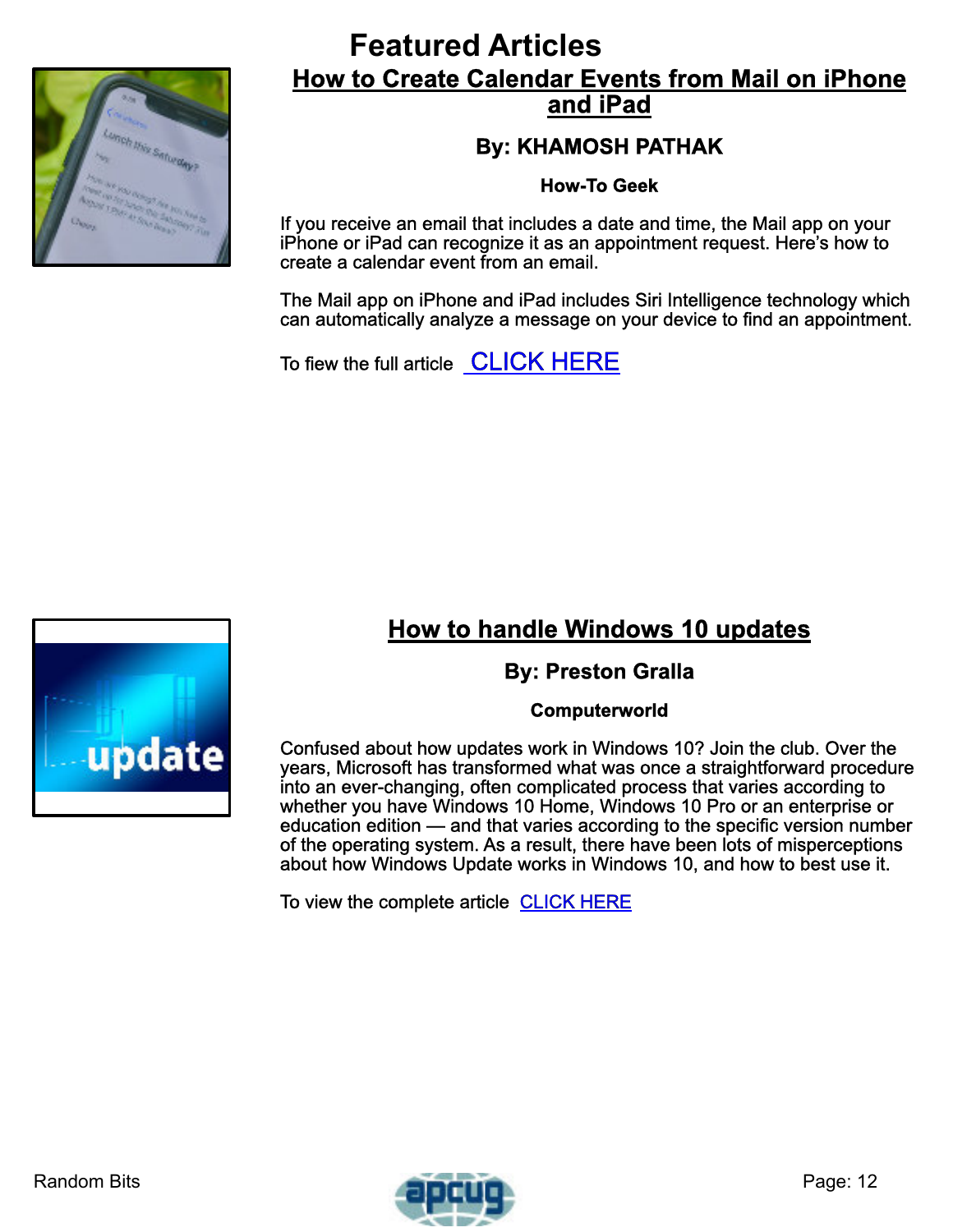

### **Featured Articles Con't Wi-Fi 6: What's Different, and Why it Matters**

### **By:CHRIS HOFFMAN**

#### **How-To Geek**

Wi-Fi 6 is the next-generation wireless standard that's faster than 802.11ac. More than speed, it will provide better performance in congested areas, from stadiums to your own device-packed home. It's coming in 2019.

Update: Wi-Fi 6 certification began on September 16, 2019. That's a big sign that hardware is on the way! For example, Apple's new iPhone 11 devices will support Wi-Fi 6 when they launch on September 20.

To view the full article **[CLICK HERE](https://www.howtogeek.com/368332/wi-fi-6-what%E2%80%99s-different-and-why-it-matters/)** 

### **Installing Ubuntu Mate on the Raspberry Pi**

**By: Emmet**

**PiMyLifeUp**

Ubuntu Mate is an open-source Linux distribution and is regarded as an official "flavor" of Ubuntu by Canonical. The main difference between Ubuntu and Ubuntu Mate is that the mate version makes use of the MATE desktop environment.

MATE is a fork of the GNOME 2 desktop interface, whereas the main branch of Ubuntu has now moved on to the GNOME 3 interface.

There are several reasons you might want to use Ubuntu Mate for your Raspberry Pi instead of Raspbian. One of those reasons is that you gain access to the usually more modern packages available through Ubuntu.

To view the full article **[CLICK HERE](https://pimylifeup.com/raspberry-pi-ubuntu-mate/)**